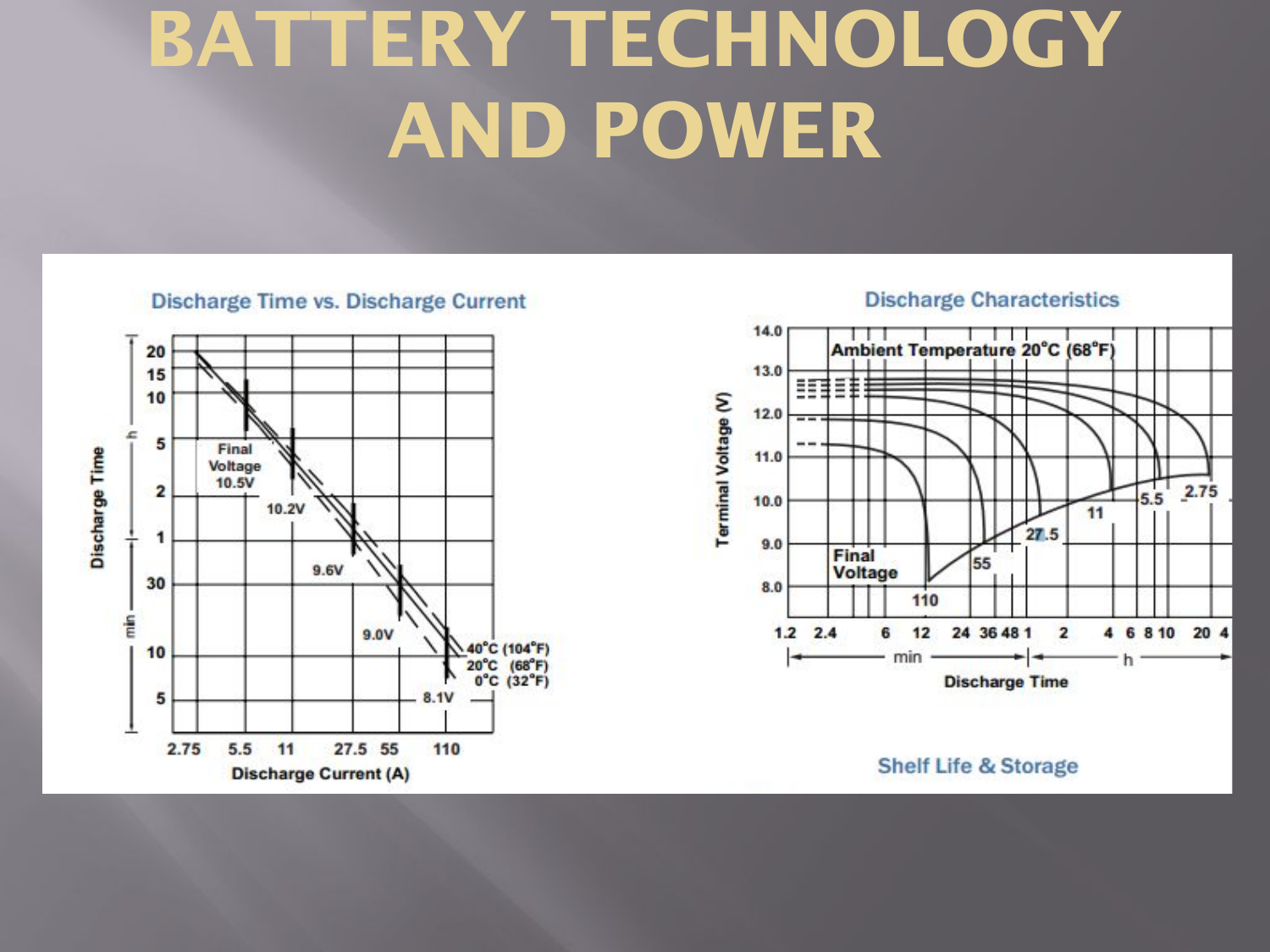# **Horse Power**

### The force required to lift 550 Pounds 1 foot per second = 1 Horse power

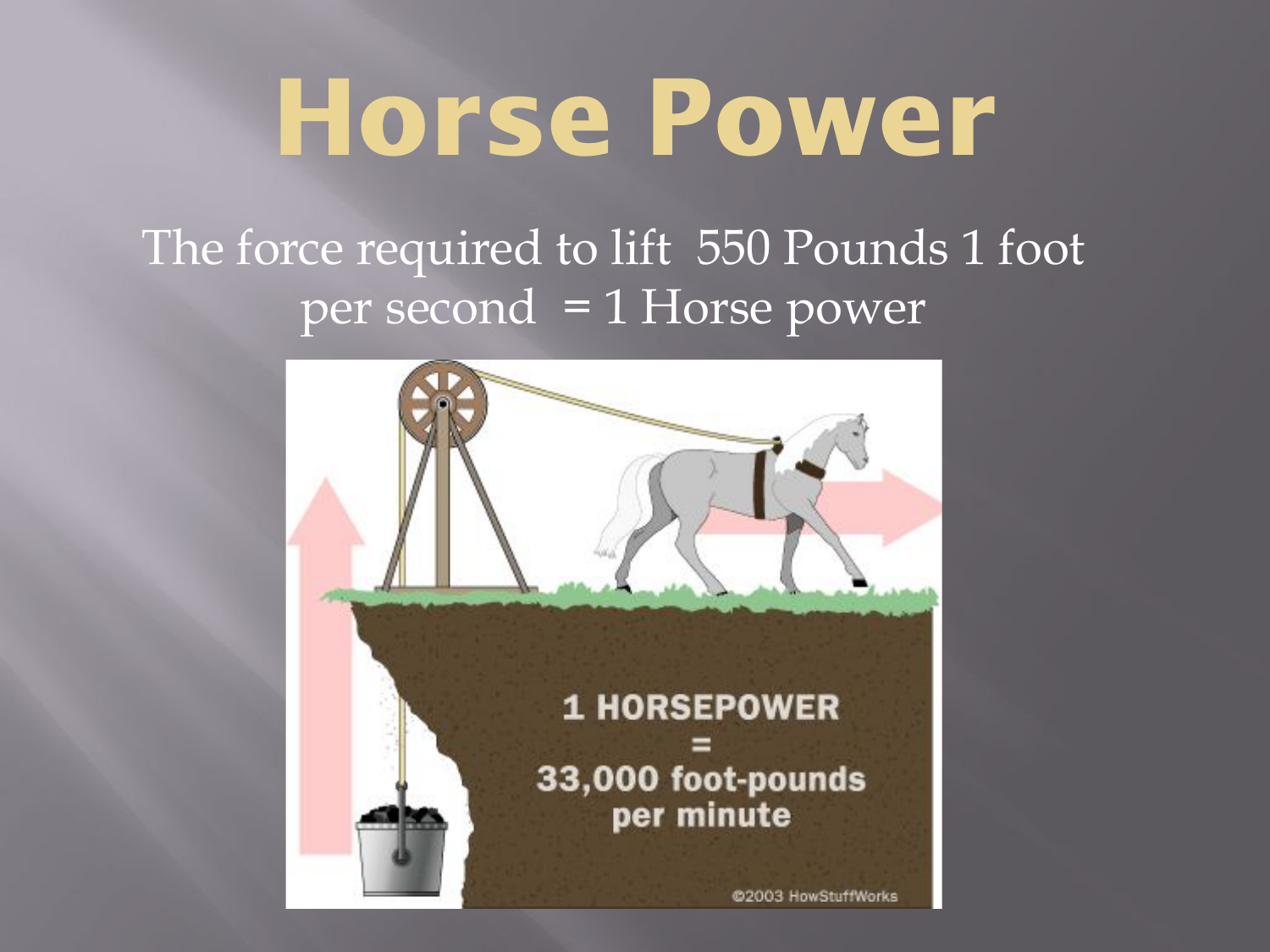### **Measuring Power**

▣ A **dynamometer** or **"dyno"** for short, is a device for measuring force, torque, or power. ▣ For example, the power produced by an **engine**, motor or other rotating prime mover can be calculated by simultaneously measuring torque and rotational speed (RPM)

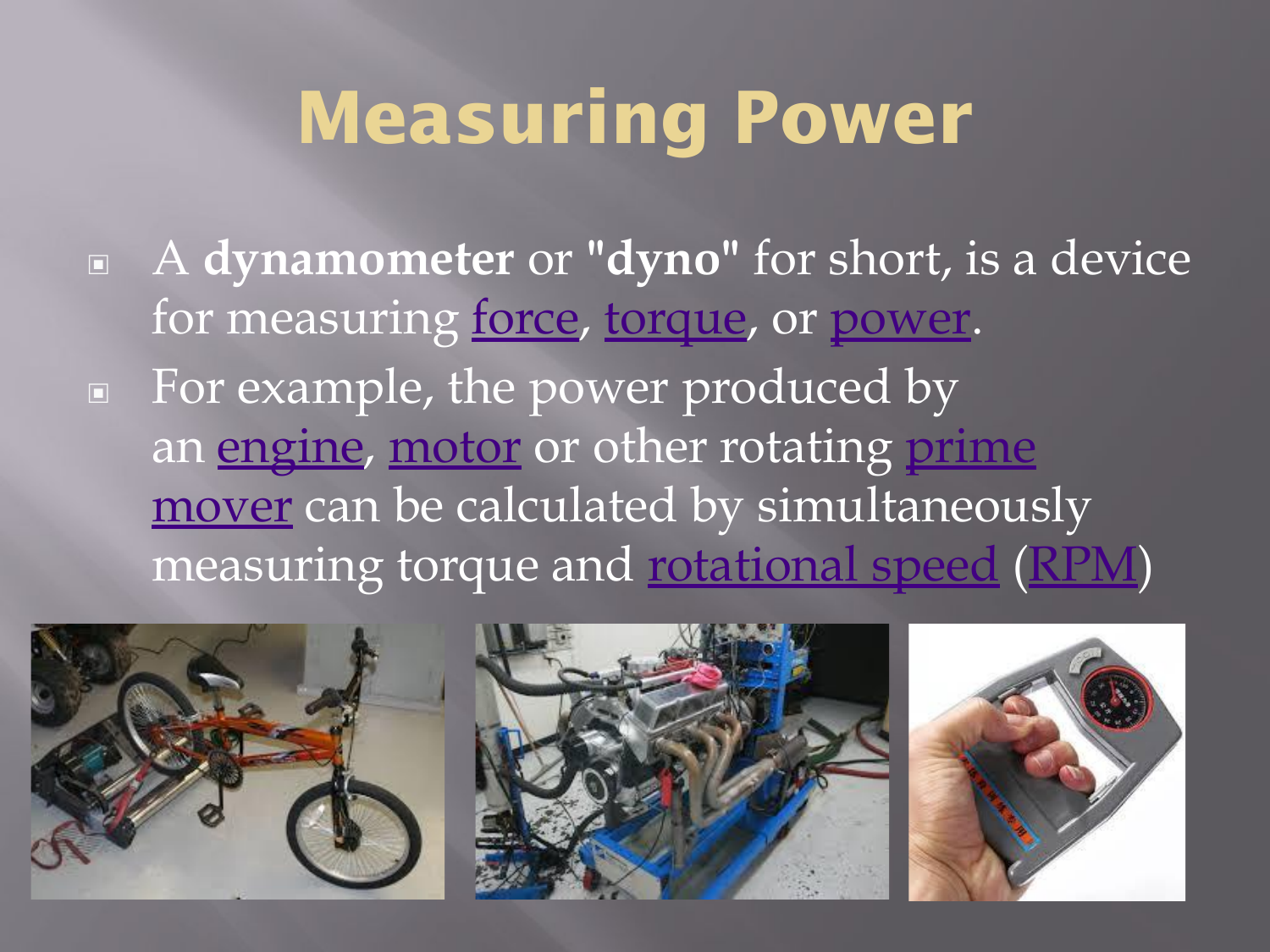### **What is a Watt**

A Watt is a measure of electric power that depends on amps and volts. Volts Times Amps = Watts Voltage is electrical pressure Amps are electron flow

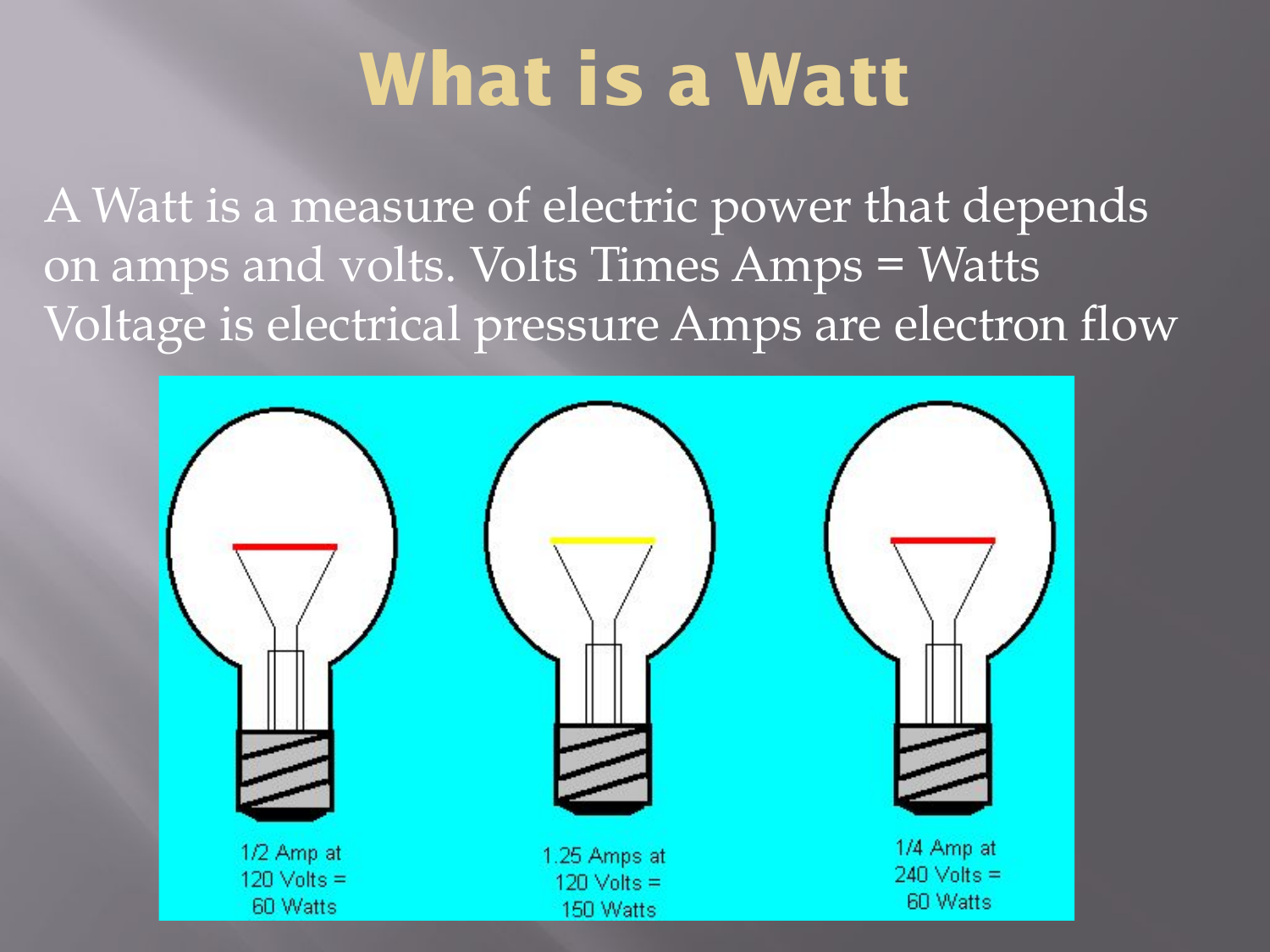### **Watts to HorsePower**

- $\blacksquare$  1 watt = 0.00134102209 horsepower
- ▣ One mechanical or hydraulic horsepower
- **■** is equal to 745.699872 watts: 1 hp(I) = 745.699872 W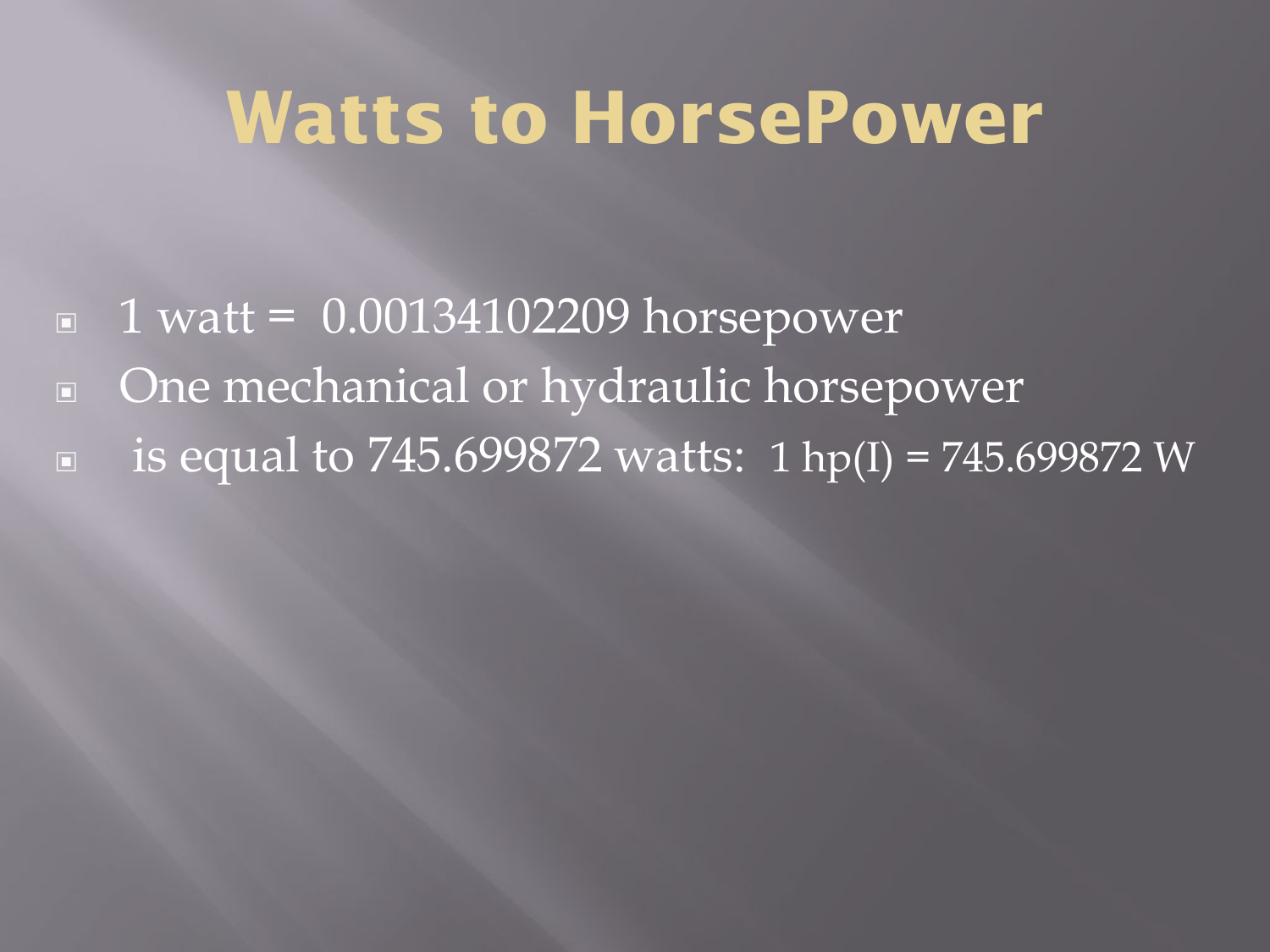## **Amp/ Hours & Final voltage**

- ▣ *A coulomb* is 6,250,000,000,000,000,000 or 6.25 x 1018 electrons flowing
- ▣ 1 *amp* is actually a flow rate of 1 coulomb of electrons per second
- ▣ A battery with a capacity of 1 amp-hour should be able to continuously supply a current of  $1$  amp to a load for exactly 1 hour, or 2 amps for  $1/2$  hour, or  $1/3$  amp for 3 hours, etc., before becoming completely discharged (Final Voltage)
- ▣ Final Voltage in a 12 Volt lead Acid Battery is **10.5 Volts** if energy is taken past this point the battery will never recover fully and the Amp hour capacity will decrease. Discharged Lead/acid batteries must be recharged to at least %50 of the amp/hr rating within an hour.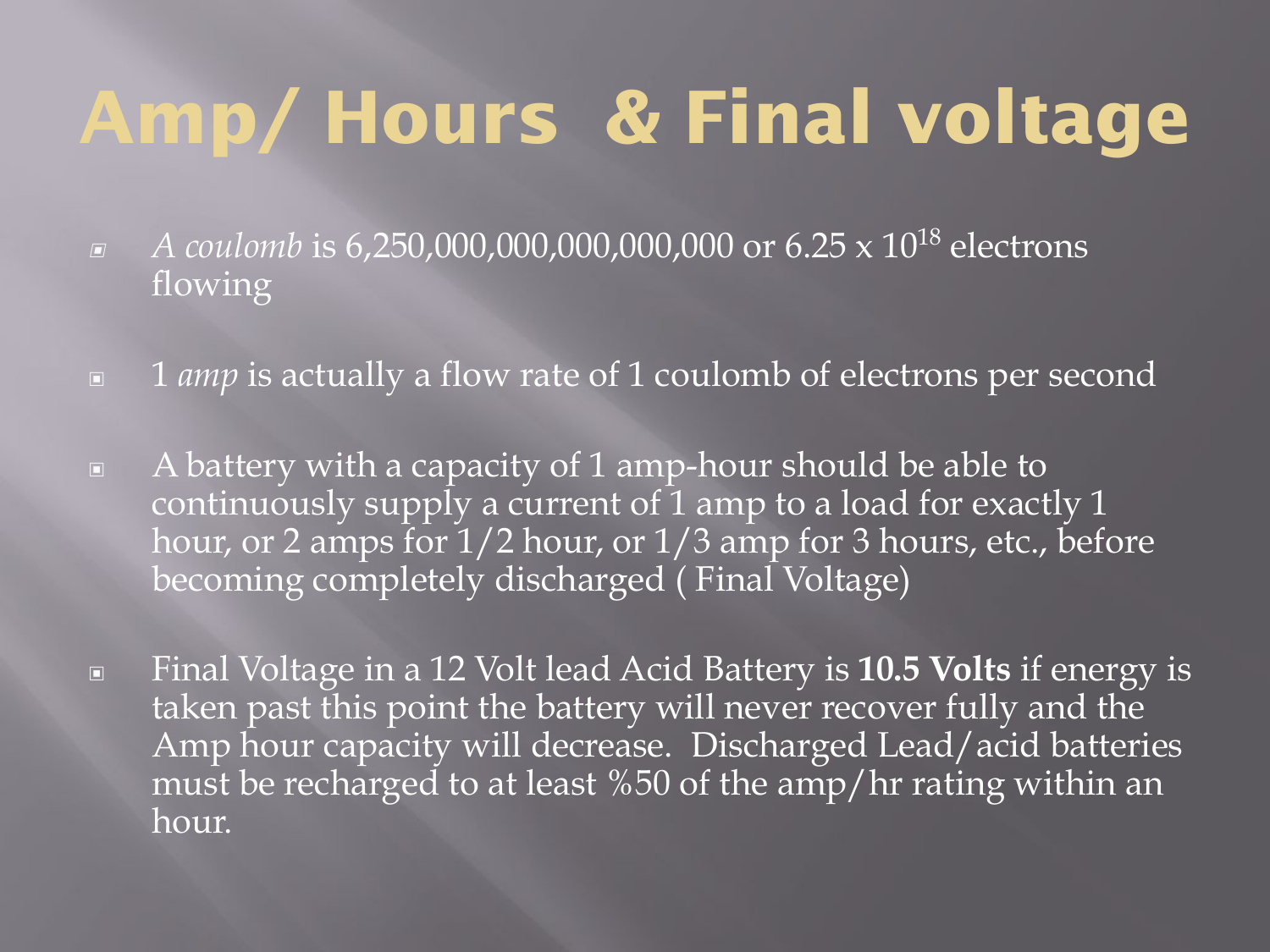### **Types of Lead / Acid Batteries**

### Flooded Cell

### **OPTIMA is a sealed, AGM (Absorbed Glass Mat)**



**VRLA battery** (**valve-regulated lead-acid battery**) There are two types of VRLA batteries, **gel cells** and **AGM**. Gel cells add silica dust to the electrolyte, forming a thick putty-like gel. These are sometimes referred to as "silicone batteries". AGM, "absorbed glass mat", batteries feature fiberglass mesh between the battery plates which serves to contain the electrolyte.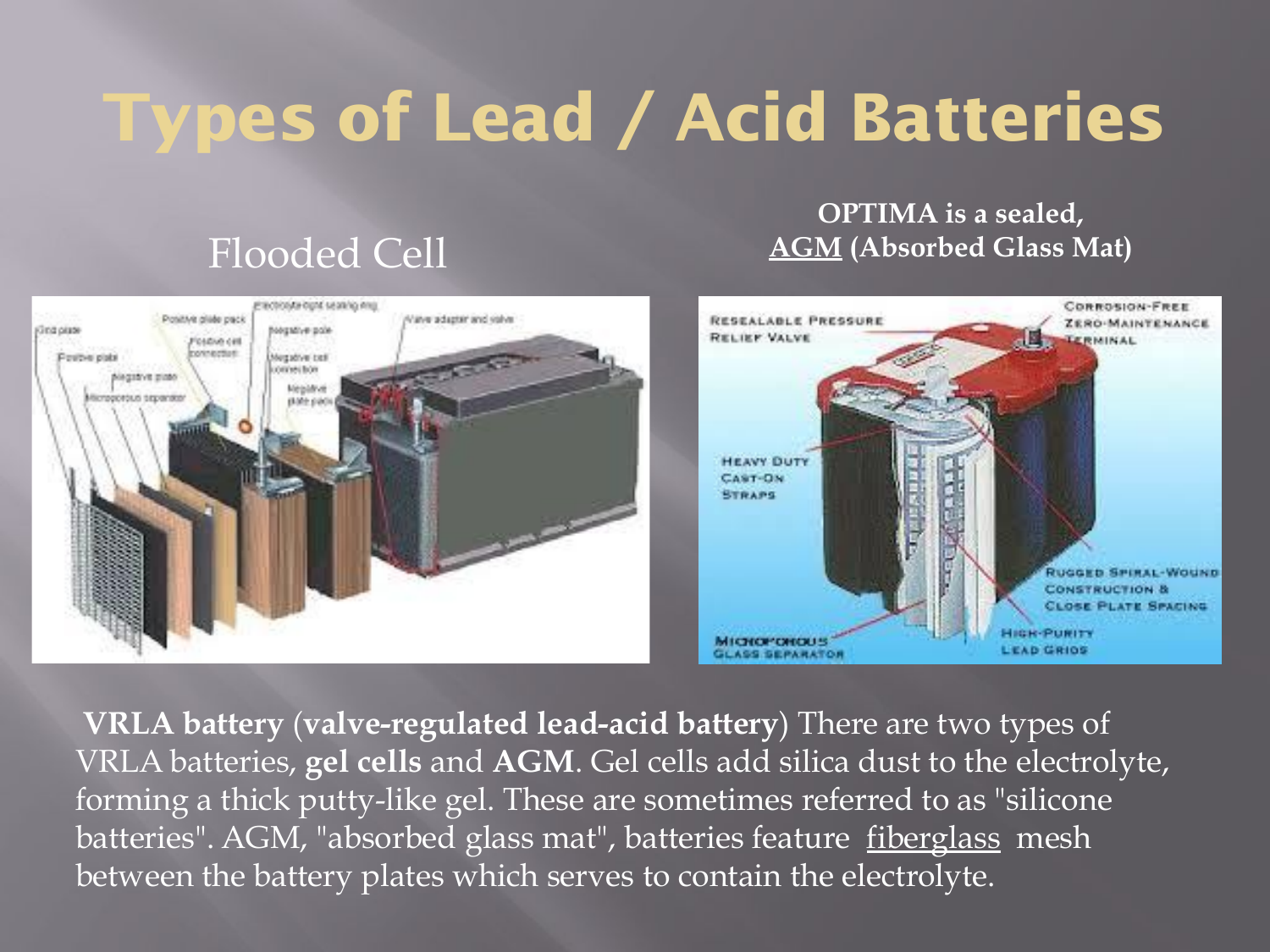### **Cranking Amps, Starter Batteries**

- ▣ Typical Car batteries are measured in C.A. (Cranking Amps) and C.C.A. ( Cold Cranking Amps)
- ▣ SAE J537, a CCA reading of 500A delivers 500A at -18°C (0°F) for 30 seconds without dropping below 7.2 volts.
- ▣ Starter batteries are not the best for sustained power consumption.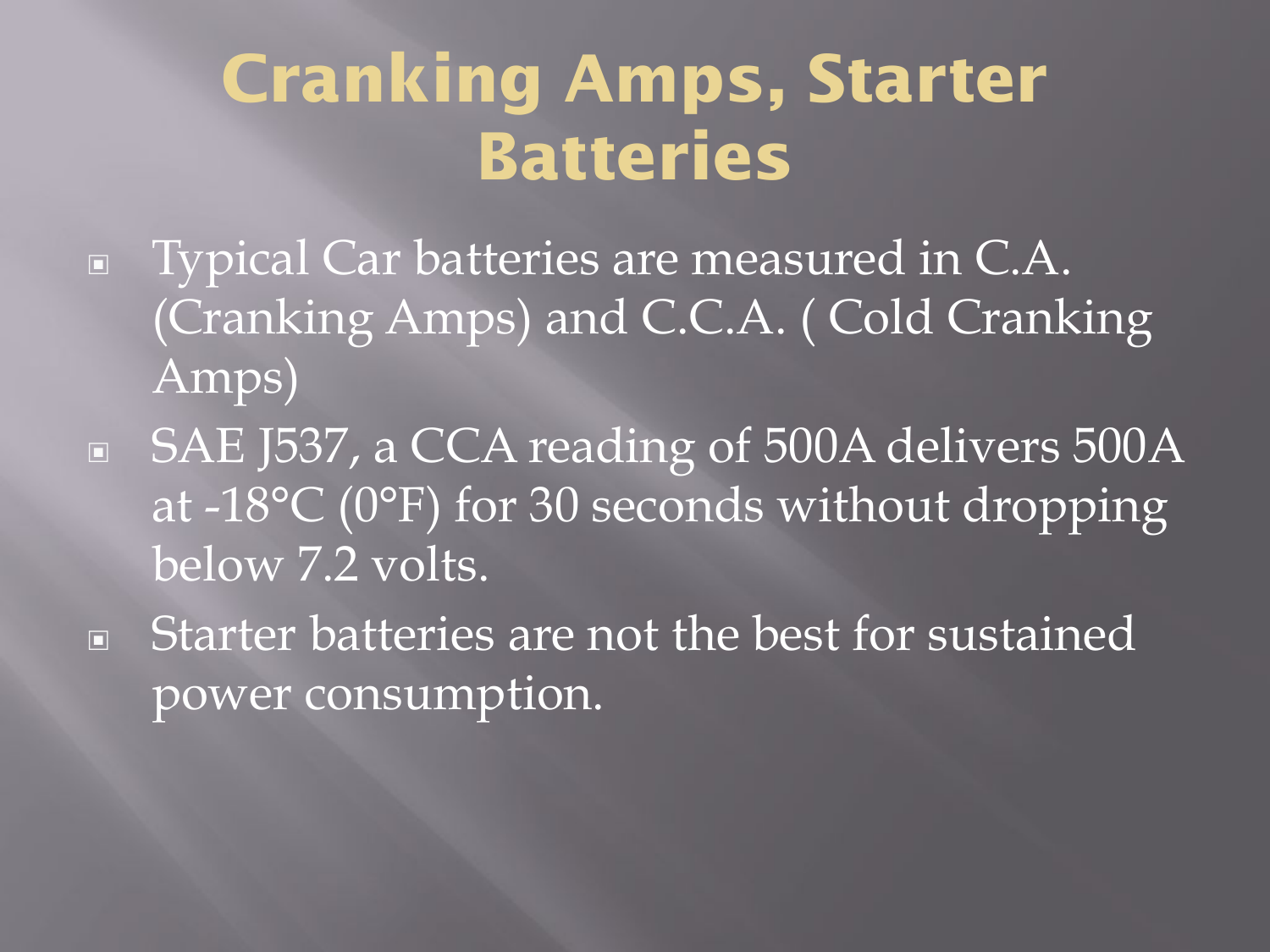## **Optima spiral VRLA batteries**

### ▣ Yellow Top Deep Cycle Red Top Cranking



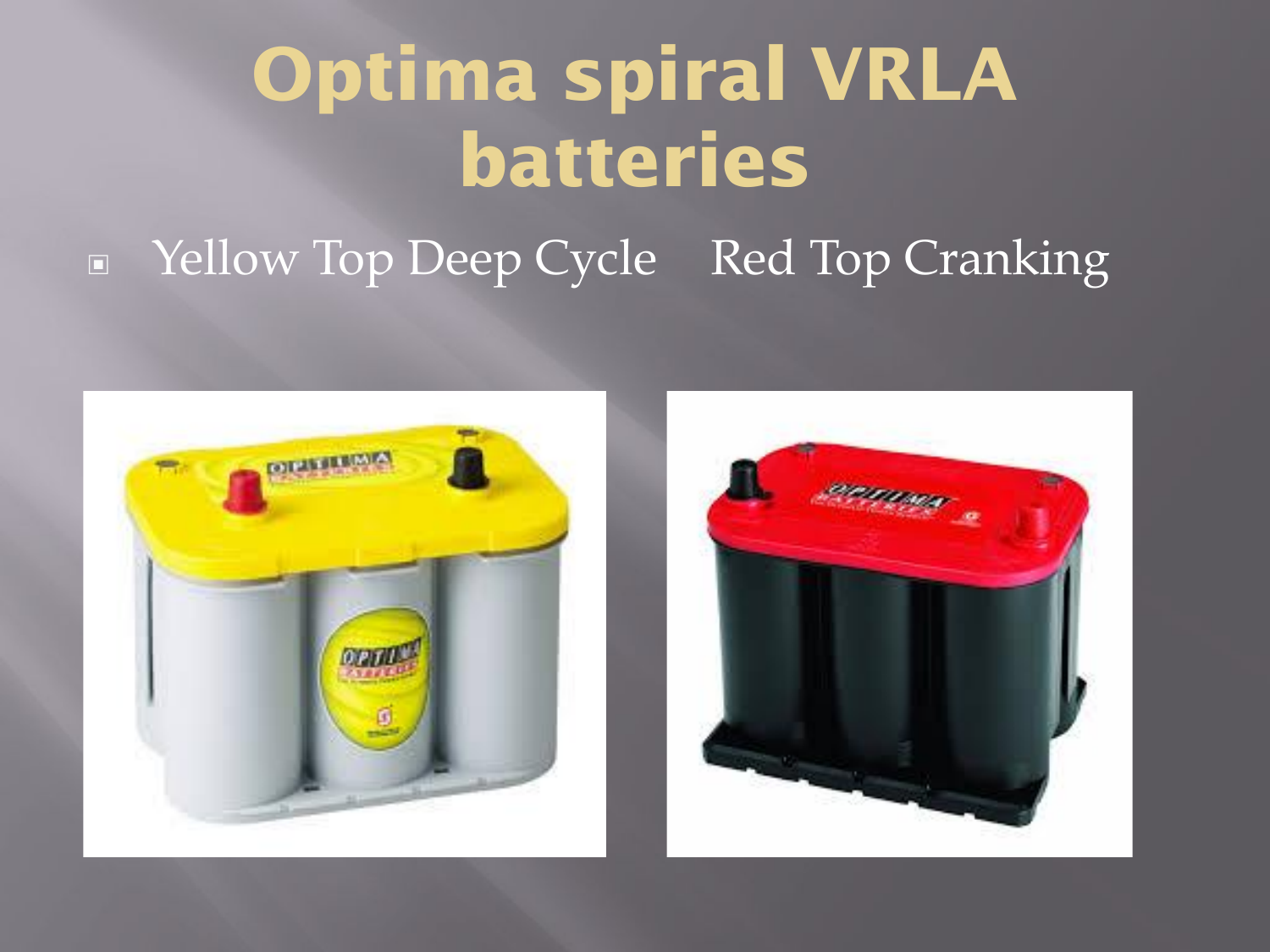# **Reciprocity**

### **Performance Specifications**

| <b>Nominal Capacity</b> |                                                              |
|-------------------------|--------------------------------------------------------------|
| $20 - hr$               |                                                              |
|                         |                                                              |
| 5-hr.                   |                                                              |
| $1-hr.$                 |                                                              |
|                         |                                                              |
|                         |                                                              |
|                         | Energy Density (20-hr. rate)  1.64 W-h/in3 (100.30 W-h/l)    |
|                         | Specific Energy (20-hr. rate)  17.65 W-h/lb (38.91 W-h/kg)   |
|                         |                                                              |
|                         |                                                              |
|                         | Max Short-Duration Discharge Current (10 Sec.) 410.0 amperes |
|                         | <b>Shelf Life</b> (% of nominal capacity at 68°F (20°C))     |
|                         |                                                              |
|                         |                                                              |

#### **Operating Temperature Range**

| Charge    |  | .4°F (-20°C) to 122°F (50°C)  |  |
|-----------|--|-------------------------------|--|
| Discharge |  | -40°F (-40°C) to 140°F (60°C) |  |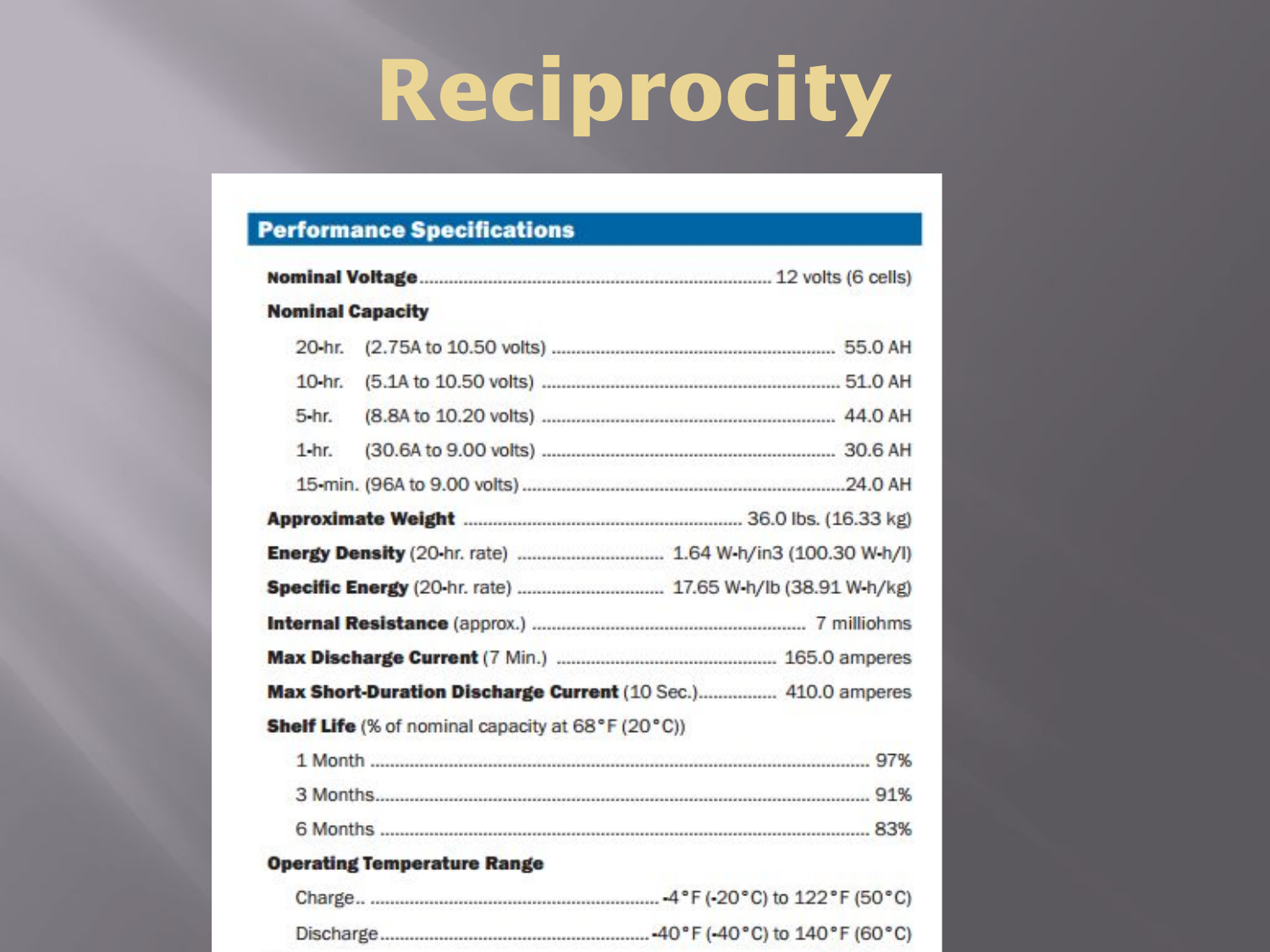### **Series and Parallel connections**



Connecting in Parallel (same voltage, double capacity [ah])





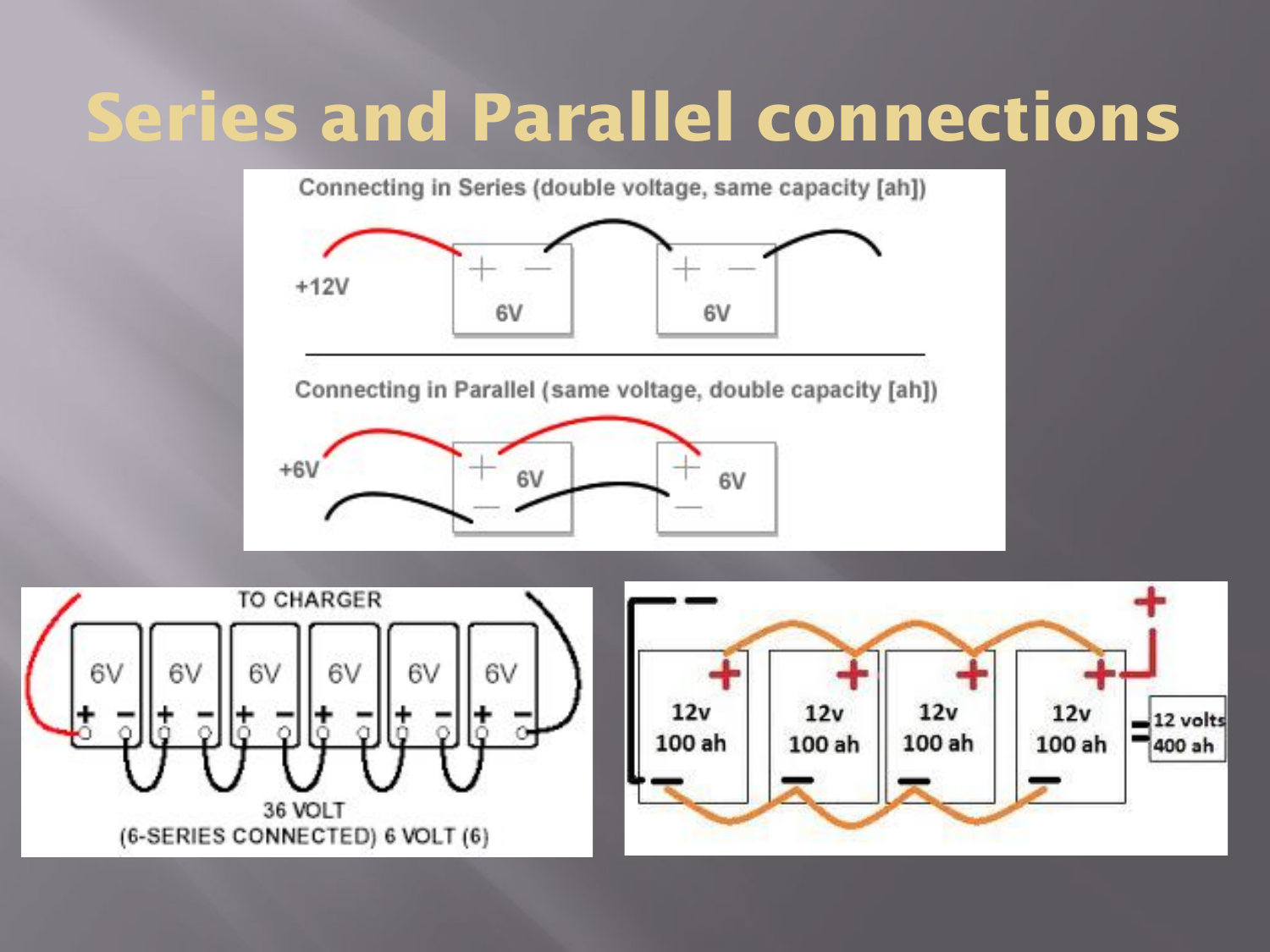### **Battery Charging**

▣ Battery charging takes place in **3 basic stages**: Bulk ( constant current), Absorption (constant voltage), and Float.